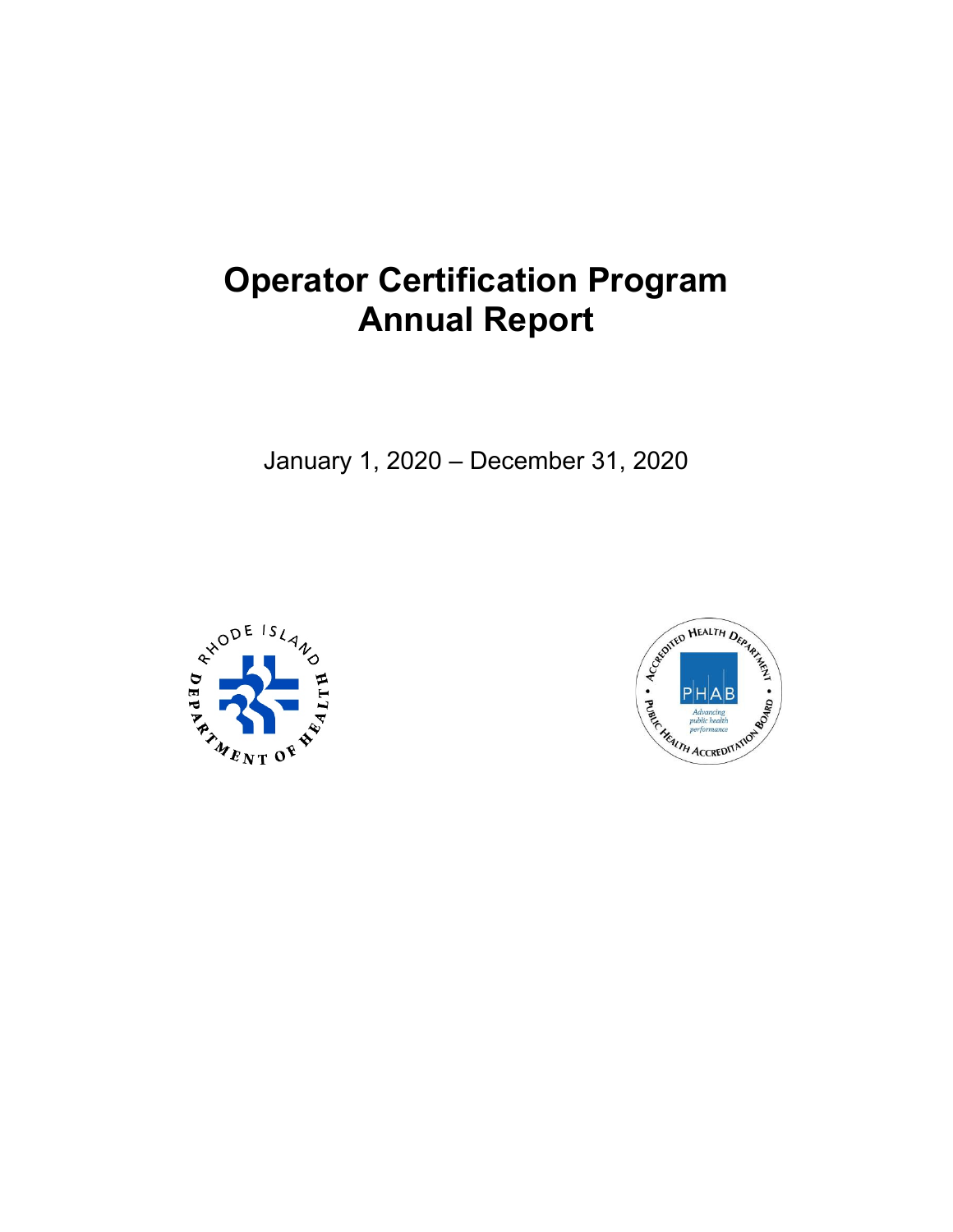## **Table of Contents**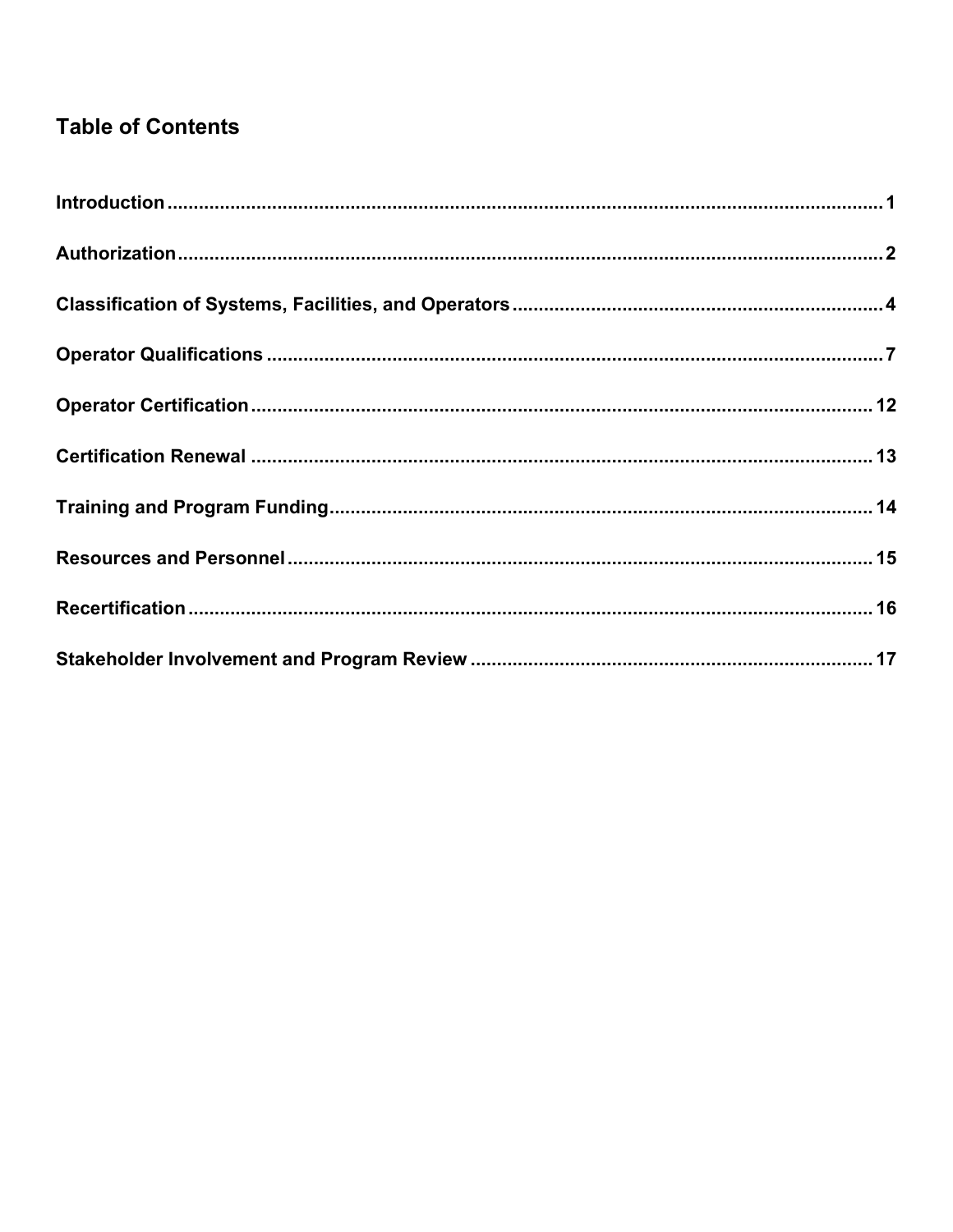#### <span id="page-2-0"></span>**Introduction**

This annual report is prepared by the Rhode Island Department of Health (RIDOH), Center for Drinking Water Quality. The report covers the period of January 1, 2020 through December 31, 2020. It is prepared in fulfillment of the requirements of the Safe Drinking Water Act and presented to the Environmental Protection Agency (EPA), Region 1, Operator Certification Program Office.

This report details the State of Rhode Island's compliance with the nine major program components outlined in the guidelines for the certification and recertification of operators of community and non-transient, non-community public water systems. The State continues to ensure that public health objectives are met by the Operator Certification Office.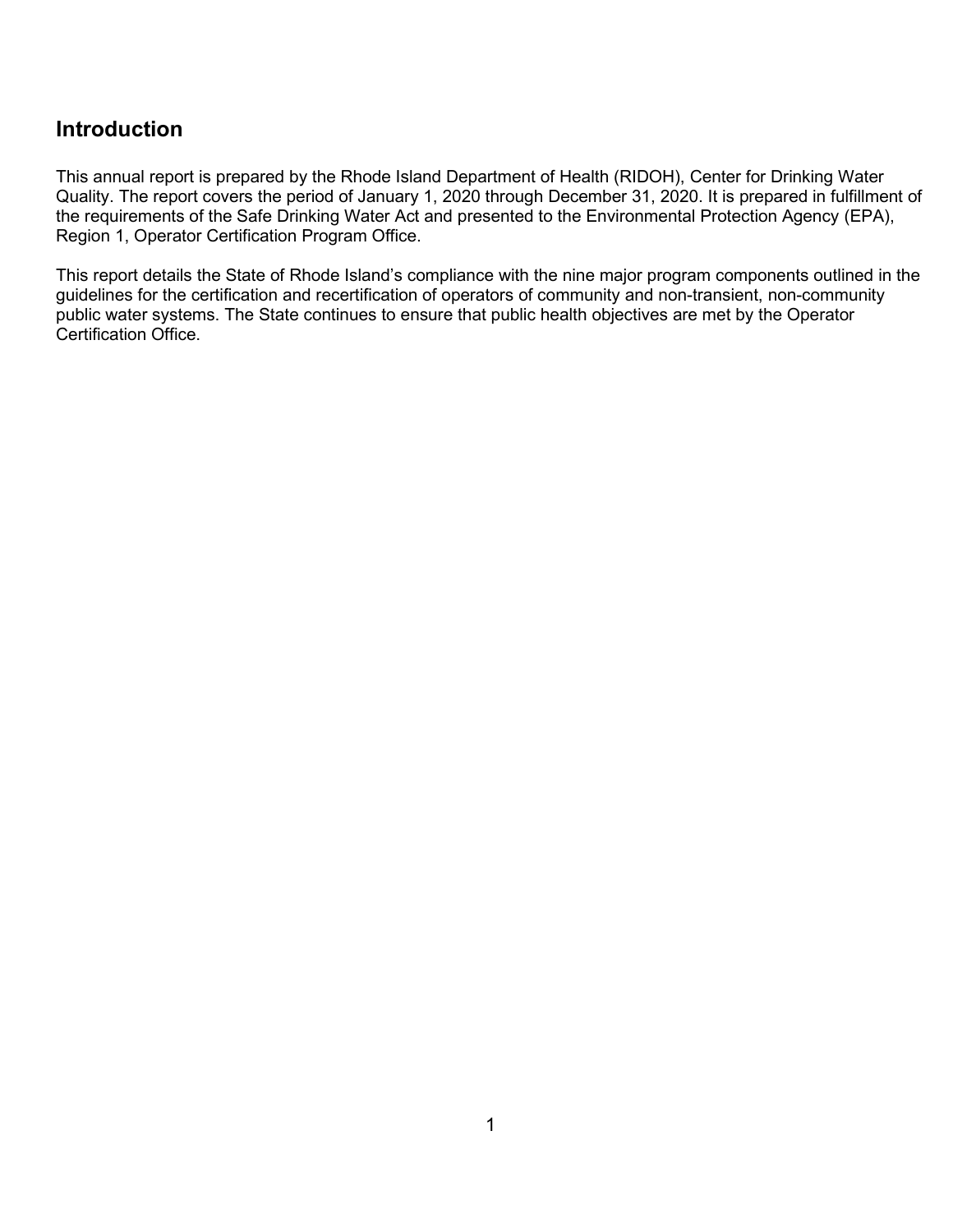#### <span id="page-3-0"></span>**Authorization**

The State of Rhode Island, Board of Certification of Operators of Public Water Supply Treatment and Public Water Supply Transmission and Distribution Facilities (Board), amended the Rules and Regulations Pertaining to the Certification of Operators of Public Water Supply Treatment and Public Water Supply Transmission and Distribution Facilities (Rules and Regulations), during the reporting period. The following regulations were added to allow continuity of operations during emergencies:

- In the event of a State of Emergency declared by the governor pursuant to R.I. Gen. Laws § 30-15-9, the Board may grant an extension beyond the six (6) month grace period for a license that expired during the State of Emergency
- During the pendency of a State of Emergency declared by the governor pursuant to R.I. Gen. Laws § 30-15-9, the superintendent (designated operator) may continue with his or her duties as operator in-direct-responsible charge of a public water system past the expiration date of his or her license.
- During a State of Emergency declared by the governor pursuant to R.I. Gen. Laws § 30-15-9, an operator of a lower classification than that required in §§ 5.5(A) and (B) of this Part may take over the responsibilities of the superintendent, assistant superintendent, or an operator in charge of a shift.

The decision as to who would take over any of these roles shall be made by the superintendent unless the superintendent is unable to fulfill his or her superintendent duties due to circumstances that arise from the State of Emergency. In the event the superintendent is unable to fulfill his or her duties, the most senior person with the highest-level operator classification shall make the decision.

- Public water systems operated by licensed contract operators who are unable to fulfill their duties due to circumstances that arise from the State of Emergency, must make every attempt to find another contract operator of an appropriate level of certification. If another contract operator is not available to provide its services, the owner may engage other professionals, including but not limited to town officials, professional engineers, licensed plumbers, and licensed water filtration/treatment system installers, to serve as an operator. Notwithstanding the foregoing, the owner maintains responsibility for the system.
- Full certificates may be issued, upon application, without examination, in a comparable classification to any individual who holds a certificate issued by any state, territory or possession of the United States, any country, if in the judgment of the Board, the requirements for certification of operators under which such certification was issued are equivalent to the requirements of this Part.

Notwithstanding the foregoing, in the event of a State of Emergency declared by the governor pursuant to R.I. Gen. Laws § 30-15-9, the Board shall delegate to the Director the duty to determine whether the requirements of another state, territory, or possession of the United States for certification of operators is equivalent to the requirements of this Part.

• In the event of a State of Emergency declared by the governor pursuant to R.I. Gen. Laws § 30-15-9, the Board may grant a six (6) month provisional certification to those operators who have retired within the previous five (5) years. The six (6) month provisional certification shall be at the same grade that the operator held at the time of retirement.

The Board amended regulations to allow for an Operator of a lower classification than is typically required to assume the responsibilities of an operator in charge during a State of Emergency declared by the Governor. The most senior Operator available at a public water system (PWS) is responsible for implementing this flexibility, and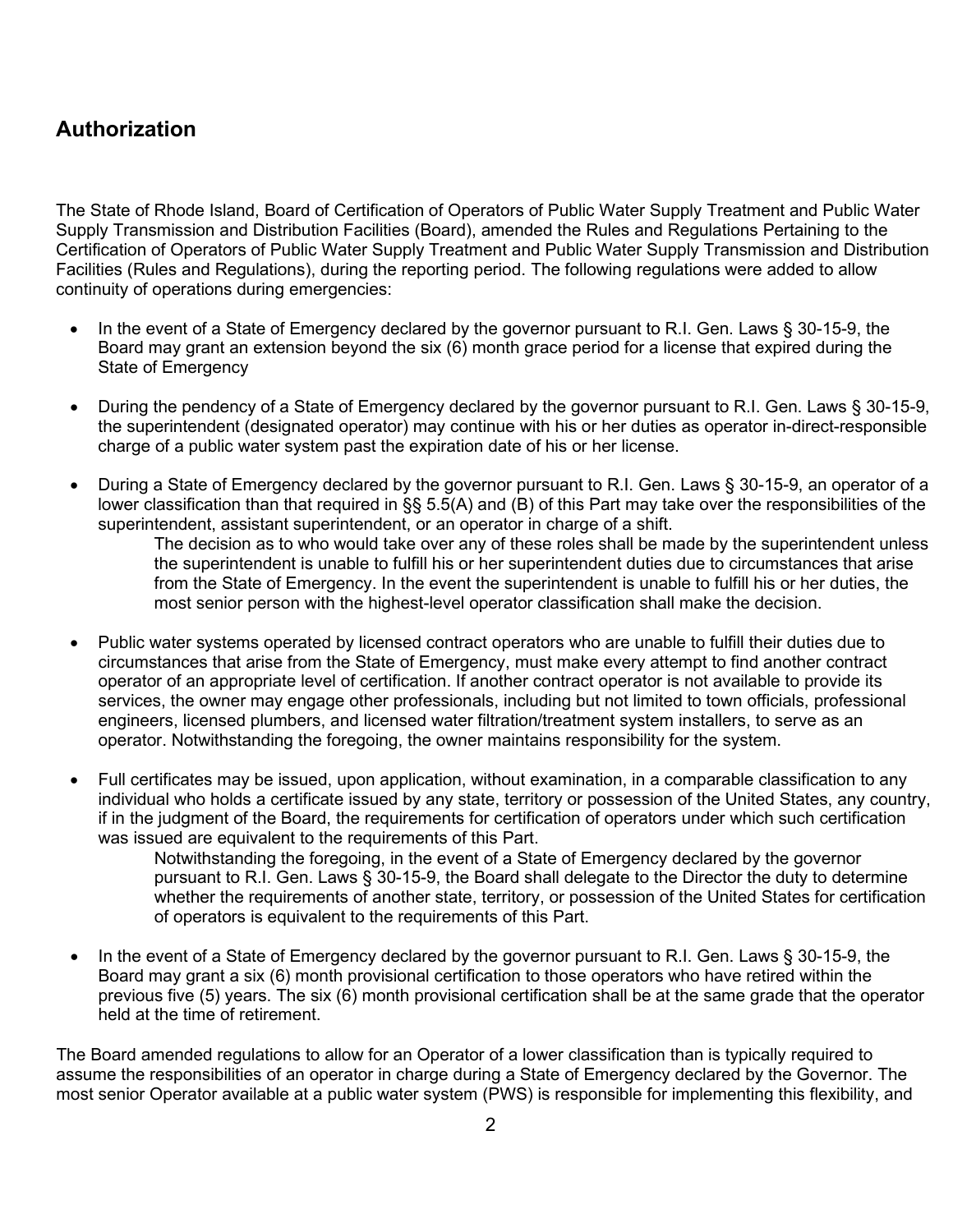the PWS is responsible for notifying the Board and the Director of Rhode Island Department of Health (Director), in writing, within 24 hours of implementing this flexibility. The Board continues to meet quarterly to review the applicability and suitability of the Rules and Regulations.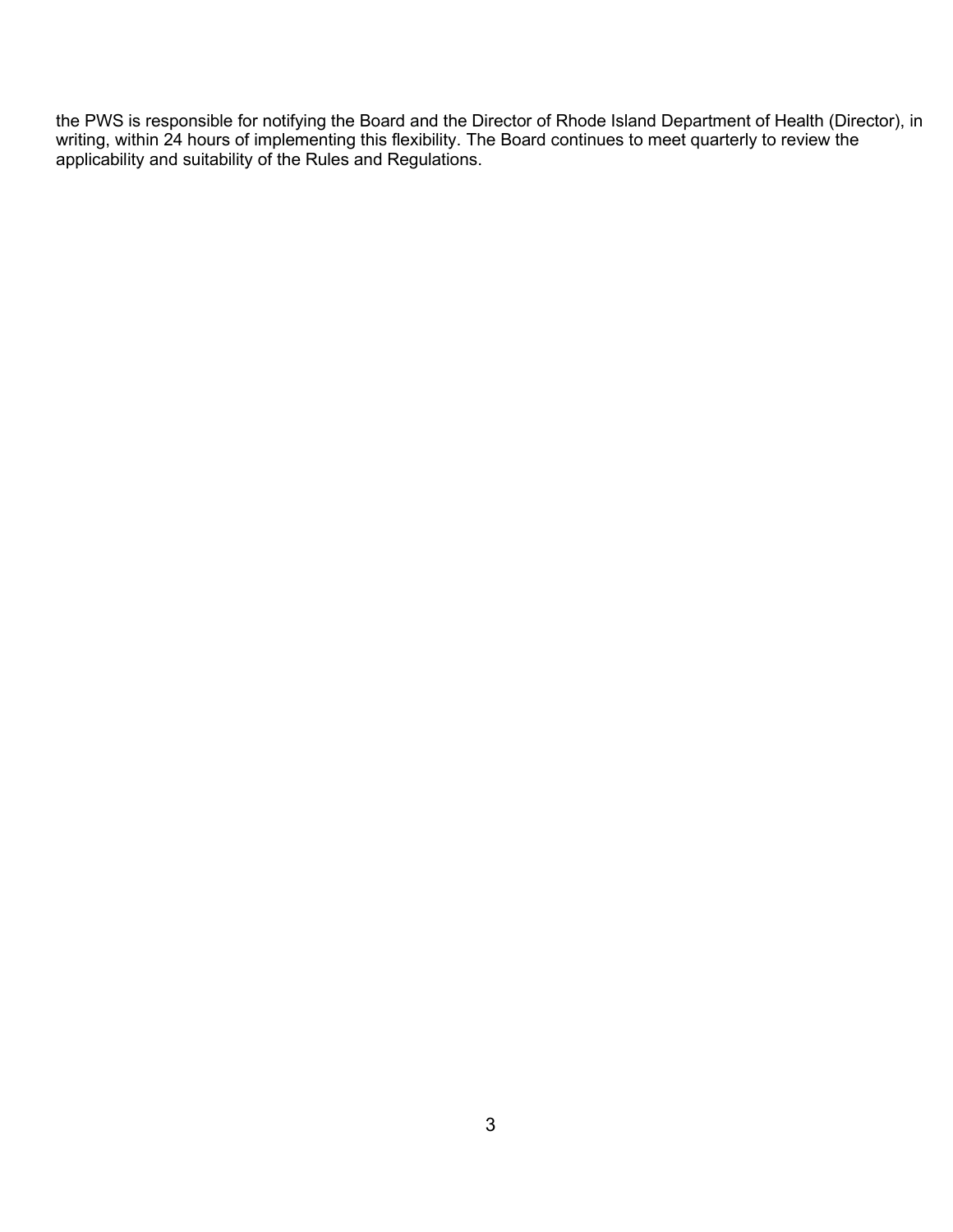#### <span id="page-5-0"></span>**Classification of Systems, Facilities, and Operators**

There are 93 community and 81 non-transient, non-community public water systems that are required to comply with the State's operator certification rules and regulations.

The State has five system classification levels for both treatment facilities and distribution facilities: Very small system (VSS), Class 1, Class 2, Class 3, and Class 4, with Class 4 being the largest and most complex. Water supply treatment facilities are classified according to a point system incorporating size, water supply source, raw water quality and associated treatment, disinfection, sludge/backwash water disposal, laboratory control, and chemical and physical considerations. Water supply distribution systems are classified according to the population served.

| <b>Community Systems</b><br>by Classification |                |  |
|-----------------------------------------------|----------------|--|
| D1                                            | 4              |  |
| D2                                            | 13             |  |
| D4                                            | 1              |  |
| T <sub>1</sub>                                | 1              |  |
| T1/D1                                         | 1              |  |
| T1/D2                                         | 7              |  |
| T1/D3                                         | 5              |  |
| T1/D4                                         | $\overline{2}$ |  |
| T1/VSSD                                       | 10             |  |
| T2/D1                                         | 1              |  |
| T2/D3                                         | 1              |  |
| T2/VSSD                                       | 1              |  |
| T3/D2                                         | 3              |  |
| T3/D3                                         | 1              |  |
| <b>T3/D4</b>                                  | 1              |  |
| T4/D4                                         | 4              |  |
| <b>VSS</b>                                    | 26             |  |

| NTNC Systems by<br>Classification |    |  |
|-----------------------------------|----|--|
| D1                                | 9  |  |
| D2                                | 1  |  |
| T <sub>1</sub>                    | 3  |  |
| T <sub>2</sub>                    | 1  |  |
| T1/D1                             | 5  |  |
| T1/D2                             | 3  |  |
| T1/VSSD                           | 8  |  |
| VSS                               | 36 |  |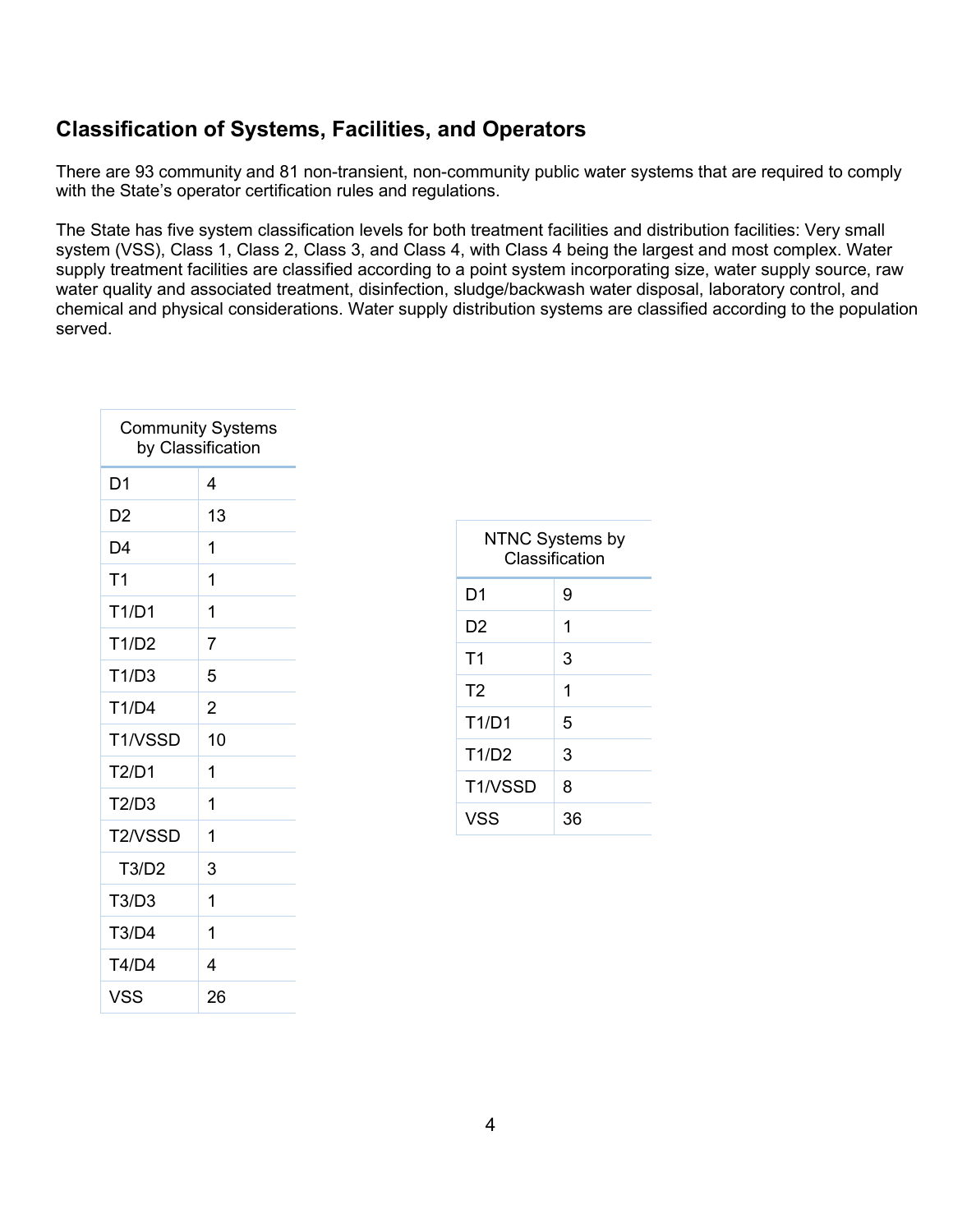### **Classification of Systems, Facilities, and Operators**

In total, 746 licenses for treatment and distribution operators were issued in the State in 2020, with some individuals holding multiple licenses and certifications.

#### **Drinking Water Operators, by License Type, 2020**

| <b>License Type</b>               | License<br>Count |
|-----------------------------------|------------------|
| DO Class 1-Full                   | 114              |
| DO Class 1-Grandfathered          | 18               |
| DO Class 1-Operator in Training   | 25               |
| DO Class 2-Full                   | 74               |
| DO Class 2-Grandfathered          | 1                |
| DO Class 2-Operator in Training   | 7                |
| DO Class 3-Full                   | 99               |
| DO Class 3-Grandfathered          | 0                |
| DO Class 3-Operator in Training   | 4                |
| DO Class 4-Full                   | 43               |
| DO Class 4-Grandfathered          | 1                |
| <b>DO Class VSS-Full</b>          | 32               |
| DO Class VSS-Grandfathered        | 18               |
| DO Class VSS-Operator in Training | $\mathbf{2}$     |
| <b>DO Provisional</b>             | 1                |
| Total                             | 439              |

| <b>License Type</b>               | License<br>Count |
|-----------------------------------|------------------|
| <b>TO Class 1-Full</b>            | 85               |
| TO Class 1-Grandfathered          | 7                |
| TO Class 1-Operator in Training   | 9                |
| <b>TO Class 2-Full</b>            | 73               |
| <b>TO Class 2-Grandfathered</b>   | 4                |
| TO Class 2-Operator in Training   | 5                |
| <b>TO Class 3-Full</b>            | 67               |
| <b>TO Class 3-Grandfathered</b>   | 1                |
| TO Class 3-Operator in Training   | 8                |
| <b>TO Class 4-Full</b>            | 28               |
| TO Class 4-Grandfathered          | 1                |
| <b>TO Class VSS-Full</b>          | 12               |
| <b>TO Class VSS-Grandfathered</b> | 5                |
| TO Class VSS-Operator in Training | $\overline{2}$   |
| <b>TO Provisional</b>             | 0                |
| Total                             | 307              |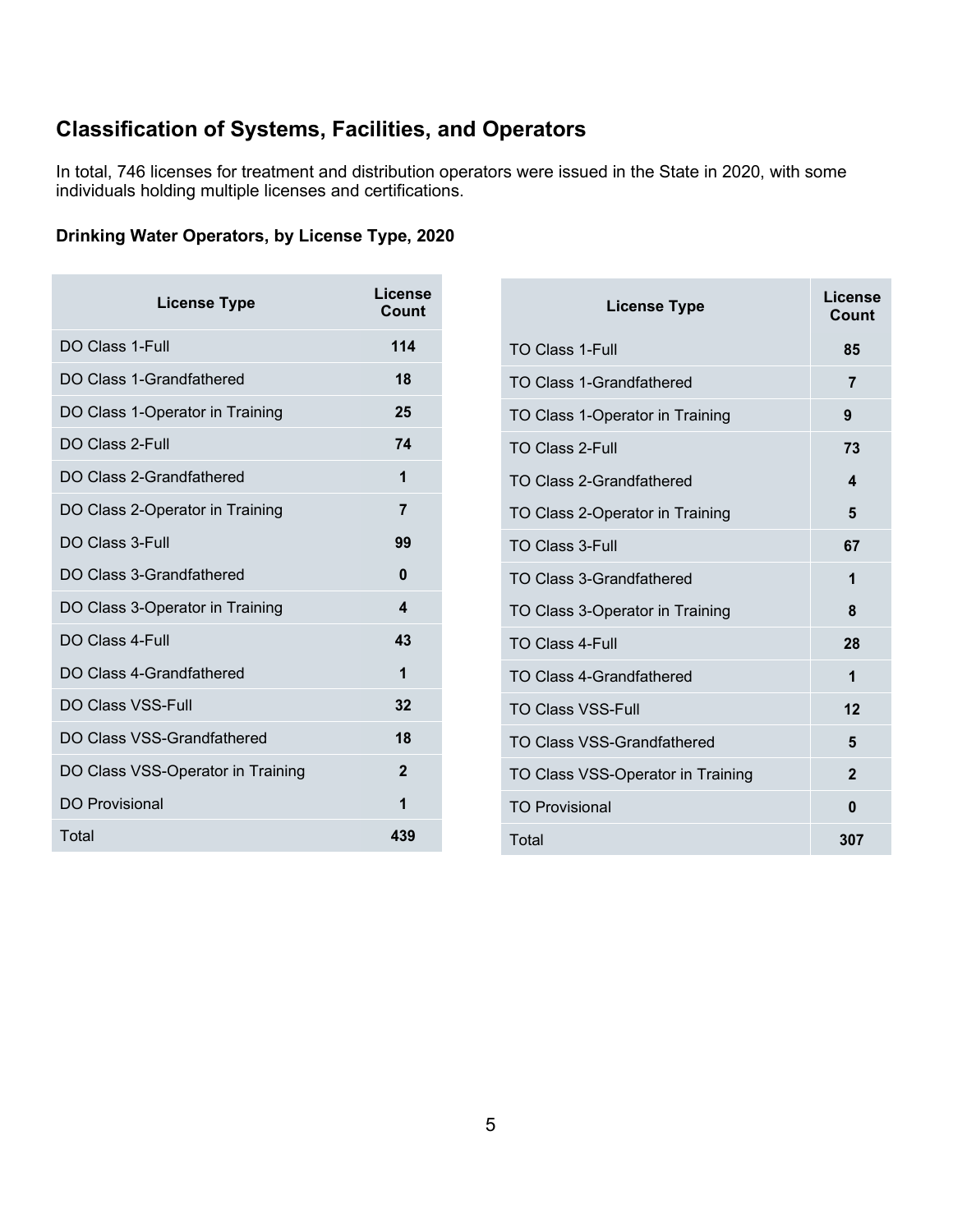#### **Classification of Systems, Facilities, and Operators**

Rhode Island requires that owners of all community and NTNC PWS place the direct supervision of their treatment and/or distribution facilities under the responsible charge of a suitably certified drinking water operator. The operator must hold a valid certification equal to or greater than the classification of the PWS.

There were no community or NTNC PWSs without a certified operator at the time of data compilation.

If a PWS does not have a certified operator as required by the State due to circumstances beyond their reasonable control, the system may submit a request to the Board of Certification of Operators of Public Water Supply Treatment and Public Water Supply Transmission and Distribution Facilities to seek provisional certification for a candidate. The Board can issue provisional certification after reviewing the candidate's credentials, which only applies to that particular PWS for one year. The State reviewed and approved provisional certification for one operator during this reporting period.

The RIDOH Center for Drinking Water Quality works diligently to ensure that each PWS has an appropriately certified operator at all times. The system owner updates any changes to the designated certified operator or confirms that no changes have been made each year at PWS license renewal. The Center for Professional Licensing checks to ensure that the operator's license is active and current. The sanitary survey team verifies or updates the designated certified operator at the time of the on-site inspection. The Center for Drinking Water Quality's data management team performs quarterly audits to ensure that each PWS with a certified operator requirement has an appropriate, active certification.

If DWQ learns that a PWS does not have an appropriately and actively certified operator through any of the channels outlined above, the office sends a letter informing the PWS of the requirement and giving a ten-day timeline for updating this information. If the PWS hires a contract operator, they must also provide a fully executed and signed contract. Should the PWS not provide this information within ten days, the matter is referred to compliance and enforcement.

During the reporting period, no violations were issued for lack of a certified operator in direct responsible charge. In 2020, one PWS was identified as not having an appropriately certified operator. That issue was resolved within 72 hours of the operator certification program manager making initial contact with the administrative contact.

The State requires that all operating personnel making process control and system integrity decisions about water quality or quantity that affect public health be certified at the proper level. The regulations governing drinkingwater operator certification state that a certified operator must be available for each operating shift.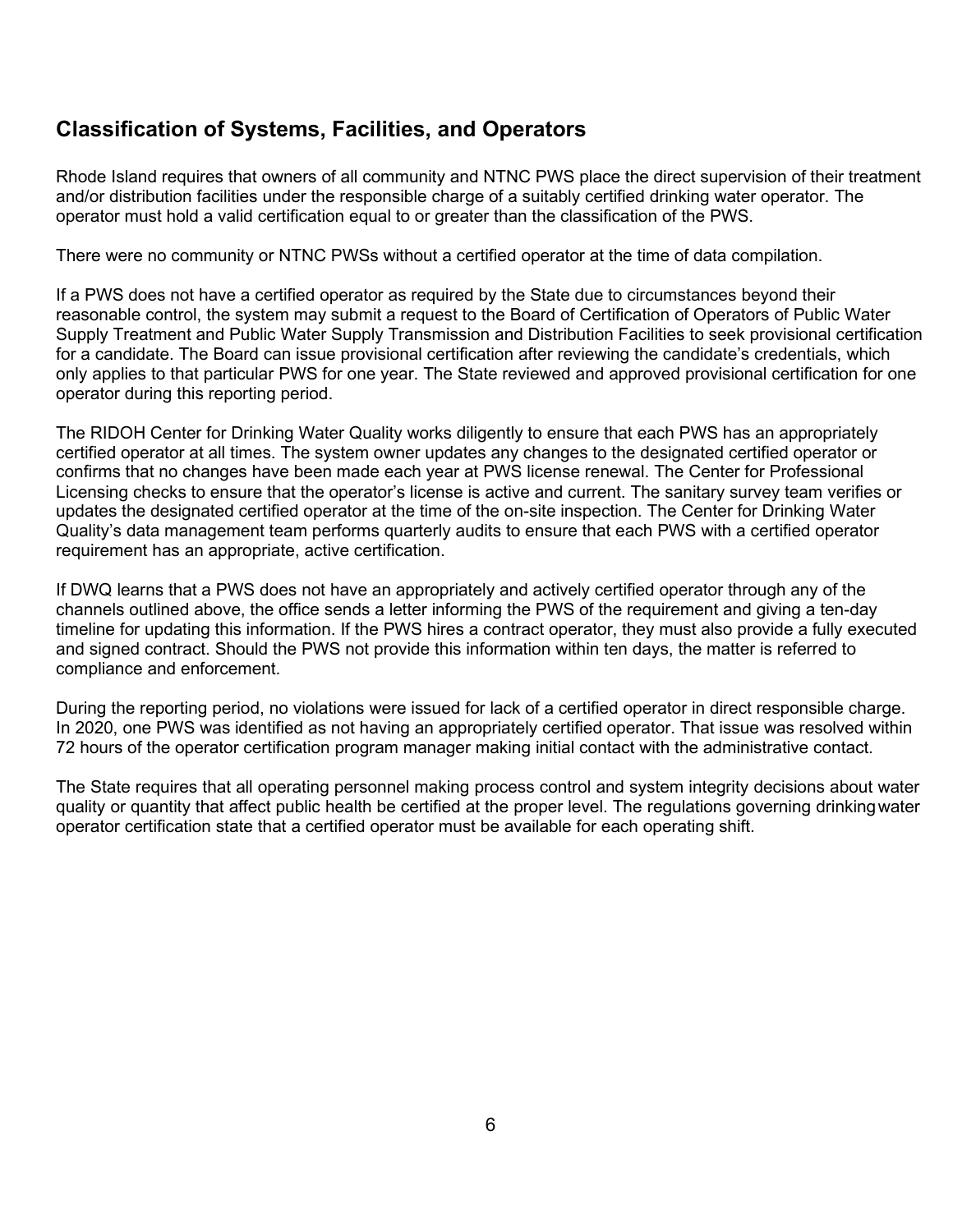#### <span id="page-8-0"></span>**Operator Qualifications**

The Board continues to maintain membership in the Association of Boards of Certification (ABC). ABC provides exam development, standardizing of exams, and exam validation services to the state.

Treatment, distribution, and very small system exams are offered annually in April, July, and November. The State uses the standardized exam format. Exams are held in the auditorium at RIDOH and proctored by the operator certification program manager.

Over the year Rhode Island continued to offer electronic exams via PSI Services. This initiative was introduced in 2019 and continued through 2020. In 2020, 69 combined paper and electronic exams were conducted. This is a notable reduction from the 181 exams taken in 2019, most likely due to COVID-19.

After each session, the proctor collects candidates' question comment forms for review by the Board. The Board reviews these comments at its quarterly meetings for clarity and accuracy. In 2020, the Board did not recommend that any questions be removed from the question bank.

| <b>Year Totals</b> |                  |                |                |               |  |
|--------------------|------------------|----------------|----------------|---------------|--|
|                    | <b>Number of</b> | <b>Passed</b>  | <b>Failed</b>  | %             |  |
|                    | <b>Examinees</b> |                |                | <b>Passed</b> |  |
| <b>VSS</b>         | 4                | 3              | $\mathbf{1}$   | 75%           |  |
| D <sub>1</sub>     | 17               | 6              | 11             | 35%           |  |
| D <sub>2</sub>     | 7                | $\mathbf 1$    | 6              | 15%           |  |
| D <sub>3</sub>     | 12               | $\overline{2}$ | 10             | 20%           |  |
| D <sub>4</sub>     | 4                | $\mathbf{1}$   | 3              | 25%           |  |
| <b>T1</b>          | 13               | 4              | 9              | 31%           |  |
| <b>T2</b>          | 3                | $\mathbf{1}$   | $\overline{2}$ | 33%           |  |
| T <sub>3</sub>     | 9                | $\mathbf{1}$   | 8              | 11%           |  |
| T <sub>4</sub>     | O                | 0              | O              | n/a           |  |
| <b>Total</b>       | 69               | 19             | 50             | 27.00%        |  |

#### **2020 Exam Statistics**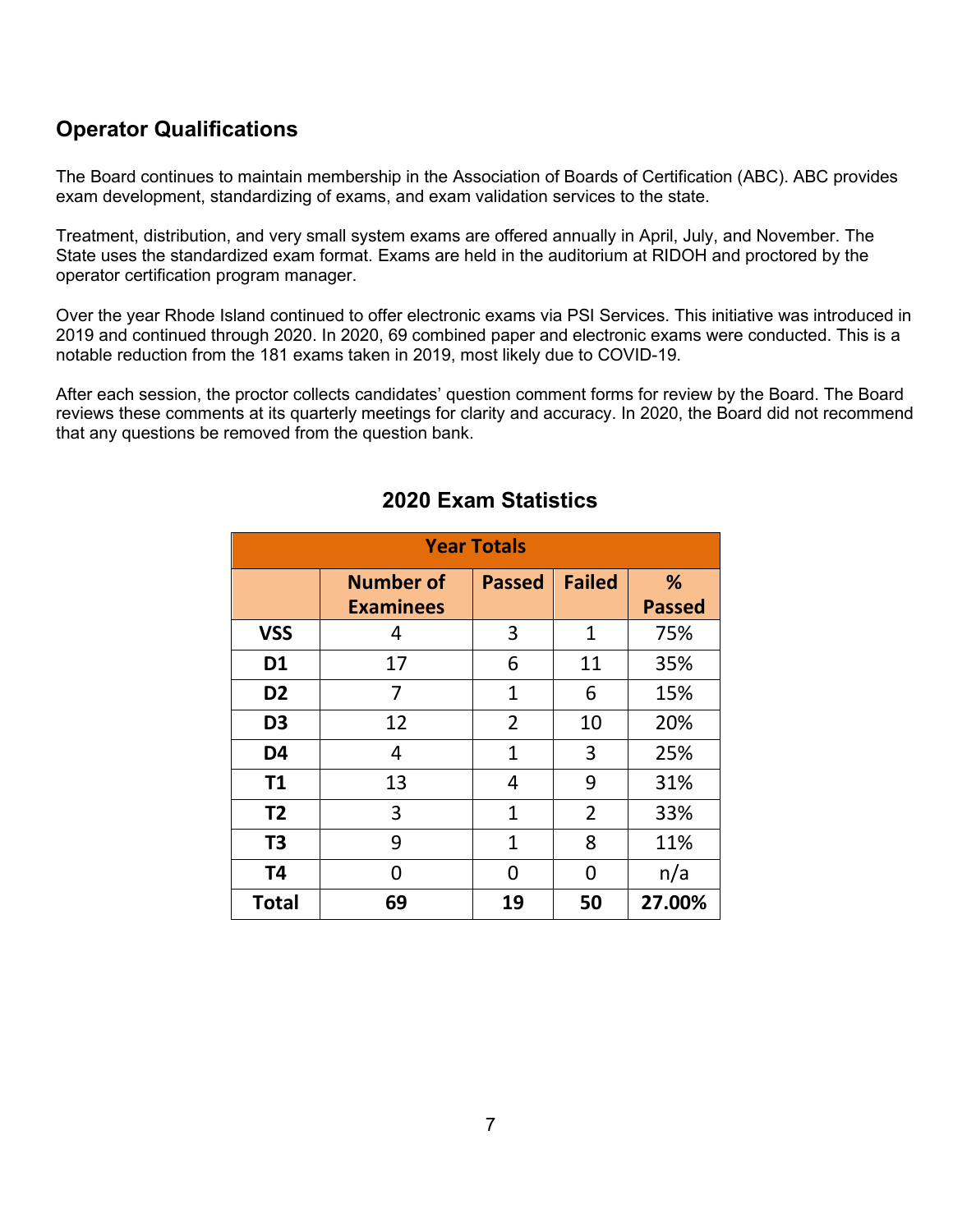## **Water Treatment Operator Qualifications**

| Information current as of                                  | 12/31/2020 |
|------------------------------------------------------------|------------|
| Is certification mandatory?                                | Yes        |
| <b>Number of Active Treatment</b><br><b>Certifications</b> | 307        |

| <b>Level Name</b>                                       | 1             | 2        | 3               | 4           |
|---------------------------------------------------------|---------------|----------|-----------------|-------------|
| <b>Education Requirements</b>                           | <b>HS/GED</b> | HS/GED   | HS/AS/BS        | AS/BS       |
| Experience<br>Requirements                              | 6 mos         | 2 yrs    | 4yrs/2 yrs/1 yr | 4 yrs/2 yrs |
| Number of exam<br>questions                             | 100           | 100      | 100             | 100         |
| Passing score (%)                                       | 70            | 70       | 70              | 70          |
| <b>Continuing Education</b><br>Requirements (Hrs/3 yrs) | 15            | 15       | 30              | 30          |
| Fee to take a paper<br>exam for the first time          | \$45.50       | \$45.50  | \$45.50         | \$45.50     |
| Fee to retake a paper<br>exam                           | \$45.50       | \$45.50  | \$45.50         | \$45.50     |
| Fee to take an electronic<br>exam for the first time    | \$102.00      | \$102.00 | \$102.00        | \$102.00    |
| Fee to retake an<br>electronic exam                     | \$102.00      | \$102.00 | \$102.00        | \$102.00    |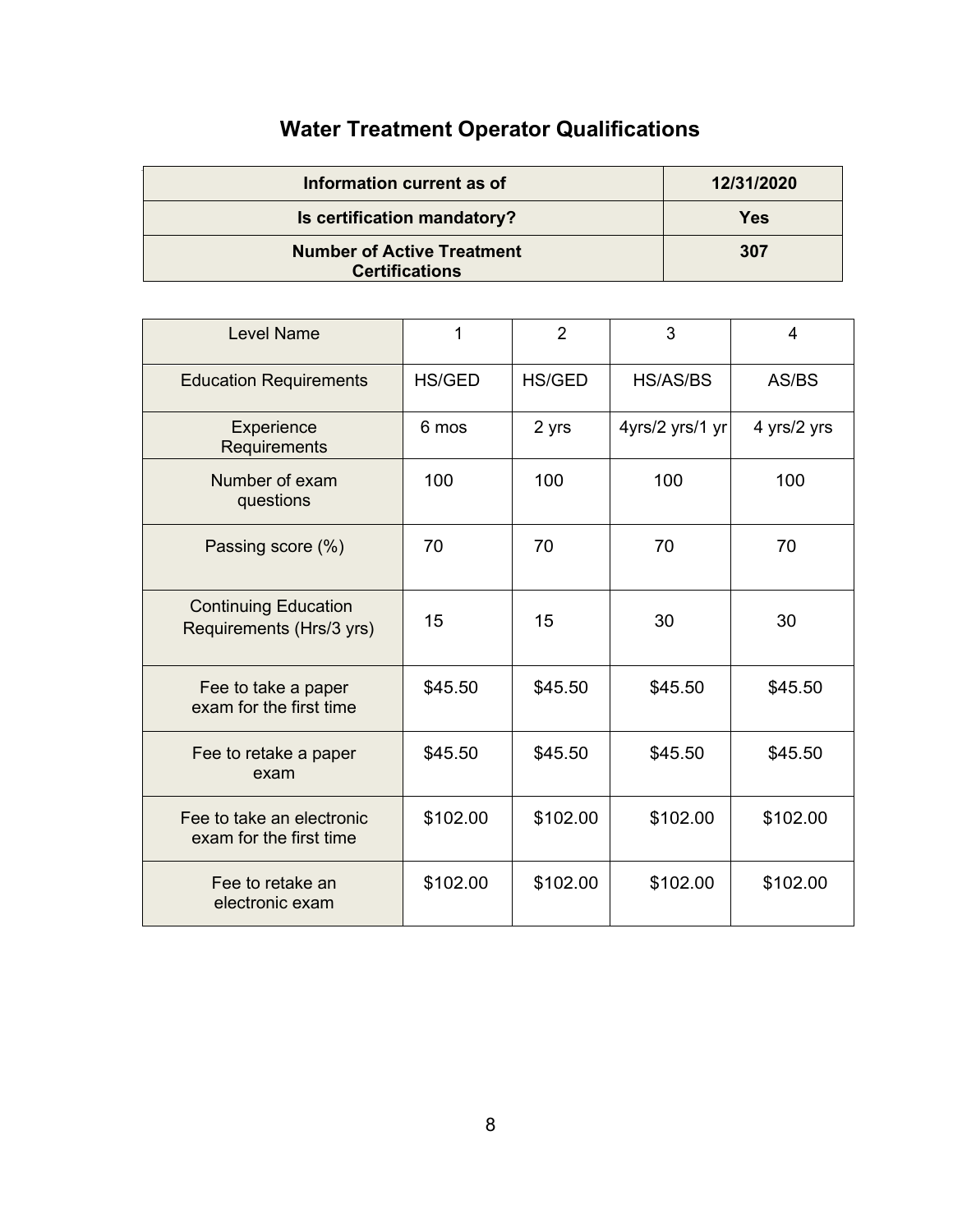| <b>General Information</b>                                                                                                                                                                                                                          |                                                                                                                                           |  |
|-----------------------------------------------------------------------------------------------------------------------------------------------------------------------------------------------------------------------------------------------------|-------------------------------------------------------------------------------------------------------------------------------------------|--|
| Is Direct Responsible Charge required for<br>certification? (Direct Responsible Charge is active<br>daily on-site technical direction and supervision or<br>active daily on-site accountability of a facility or a<br>major segment of a facility.) | <b>No</b>                                                                                                                                 |  |
| How are plants/systems rated (i.e., by<br>technology/by flow/by population served)?                                                                                                                                                                 | Technology                                                                                                                                |  |
| Is Operator-in-Training certification offered for those<br>who do not meet experience requirements?                                                                                                                                                 | Yes                                                                                                                                       |  |
| Are substitutions allowed for any certification<br>requirements?                                                                                                                                                                                    | <b>No</b>                                                                                                                                 |  |
| Is an exam required for certification?                                                                                                                                                                                                              | Yes                                                                                                                                       |  |
| Type of exam (i.e., Multiple choice; Essay/short<br>answer; True/False; Performance; Combination)?                                                                                                                                                  | Multiple choice<br>and True / False                                                                                                       |  |
| How is the exam taken (e.g., paper and pencil/On<br>computer/Internet)?                                                                                                                                                                             | Pencil and paper,<br>or on computer                                                                                                       |  |
| Are open book exams allowed?                                                                                                                                                                                                                        | <b>No</b>                                                                                                                                 |  |
| Is there a sequential exam requirement? (That is,<br>operators must start with the lowest level of exam,<br>and pass each exam in sequence; they may not<br>immediately take the highest level of exam for which<br>they are otherwise qualified.)  | No, there is no sequential<br>exam requirement                                                                                            |  |
| Is certification renewal required?                                                                                                                                                                                                                  | Yes                                                                                                                                       |  |
| Renewal interval (years)                                                                                                                                                                                                                            | 3                                                                                                                                         |  |
| Note if varies by category or level:                                                                                                                                                                                                                | 2-year renewal period for<br>operators in training                                                                                        |  |
| <b>Notes</b>                                                                                                                                                                                                                                        | No operator-in-training<br>classification for Grade 4<br>operators. Must qualify for<br>full certification when<br>applying to take exam. |  |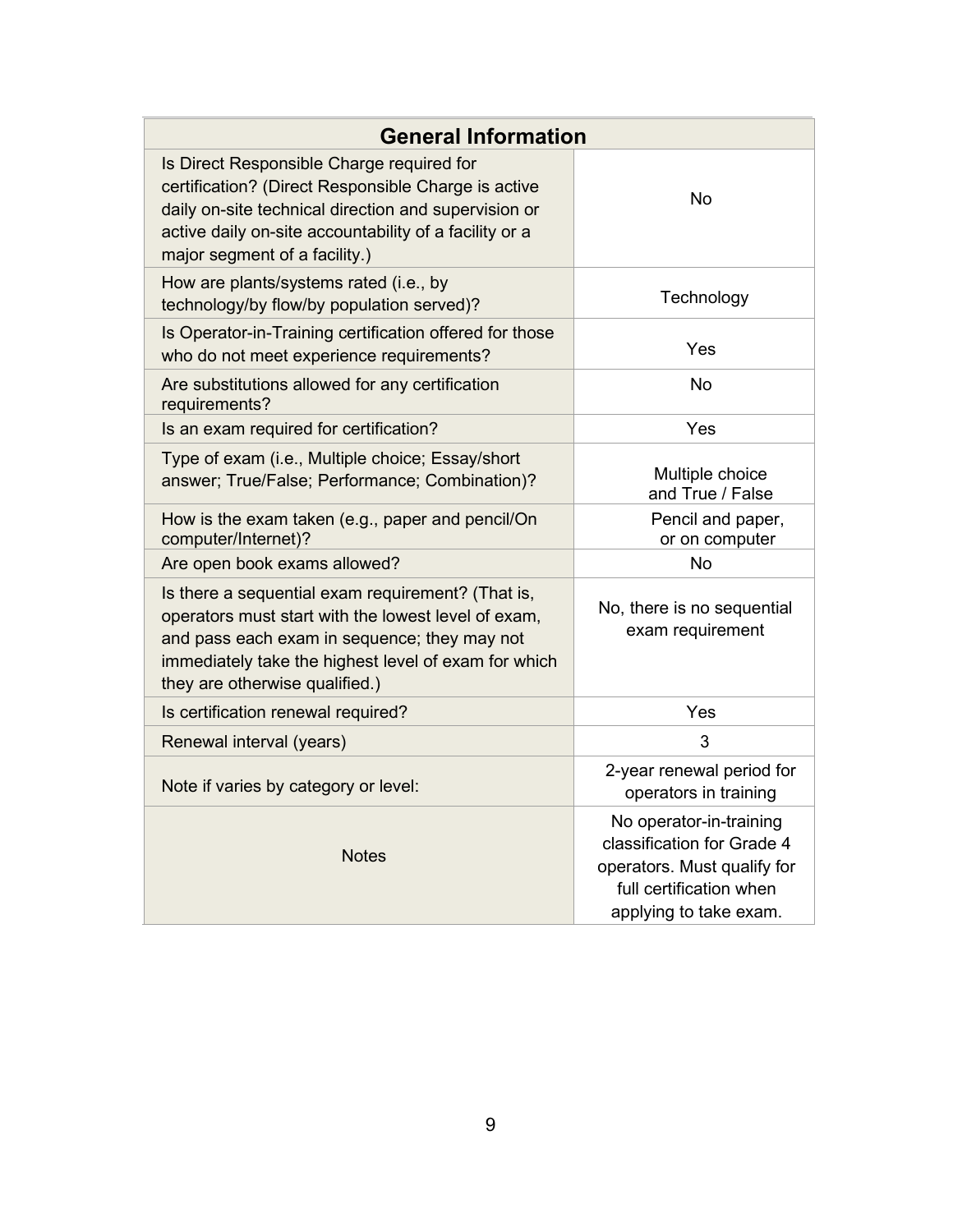## **Water Distribution Qualifications**

| Information current as of                           | 12/31/2020 |
|-----------------------------------------------------|------------|
| Is certification mandatory?                         | Yes        |
| <b>Number of Active Distribution Certifications</b> | 439        |

| <b>Level Name</b>                                         | 1             | $\overline{2}$ | 3                    | 4               |
|-----------------------------------------------------------|---------------|----------------|----------------------|-----------------|
| <b>Education Requirements</b>                             | <b>HS/GED</b> | HS/GED         | <b>HS/AS/BS</b>      | AS/BS           |
| <b>Experience Requirements</b>                            | 6 mos         | 2 yrs          | 4yrs/ 2 yrs/<br>1 yr | 4 yrs/<br>2 yrs |
| Number of exam questions                                  | 100           | 100            | 100                  | 100             |
| Passing score (%)                                         | 70            | 70             | 70                   | 70              |
| <b>Continuing Education Requirements</b><br>(Hours/3 yrs) | 15            | 15             | 30                   | 30              |
| Fee to take an exam for the first<br>time                 | \$45.50       | \$45.50        | \$45.50              | \$45.50         |
| Fee to retake an exam                                     | \$45.50       | \$45.50        | \$45.50              | \$45.50         |
| Fee to take an electronic exam<br>for the first time      | \$102.00      | \$102.00       | \$102.00             | \$102.00        |
| Fee to retake an electronic exam                          | \$102.00      | \$102.00       | \$102.00             | \$102.00        |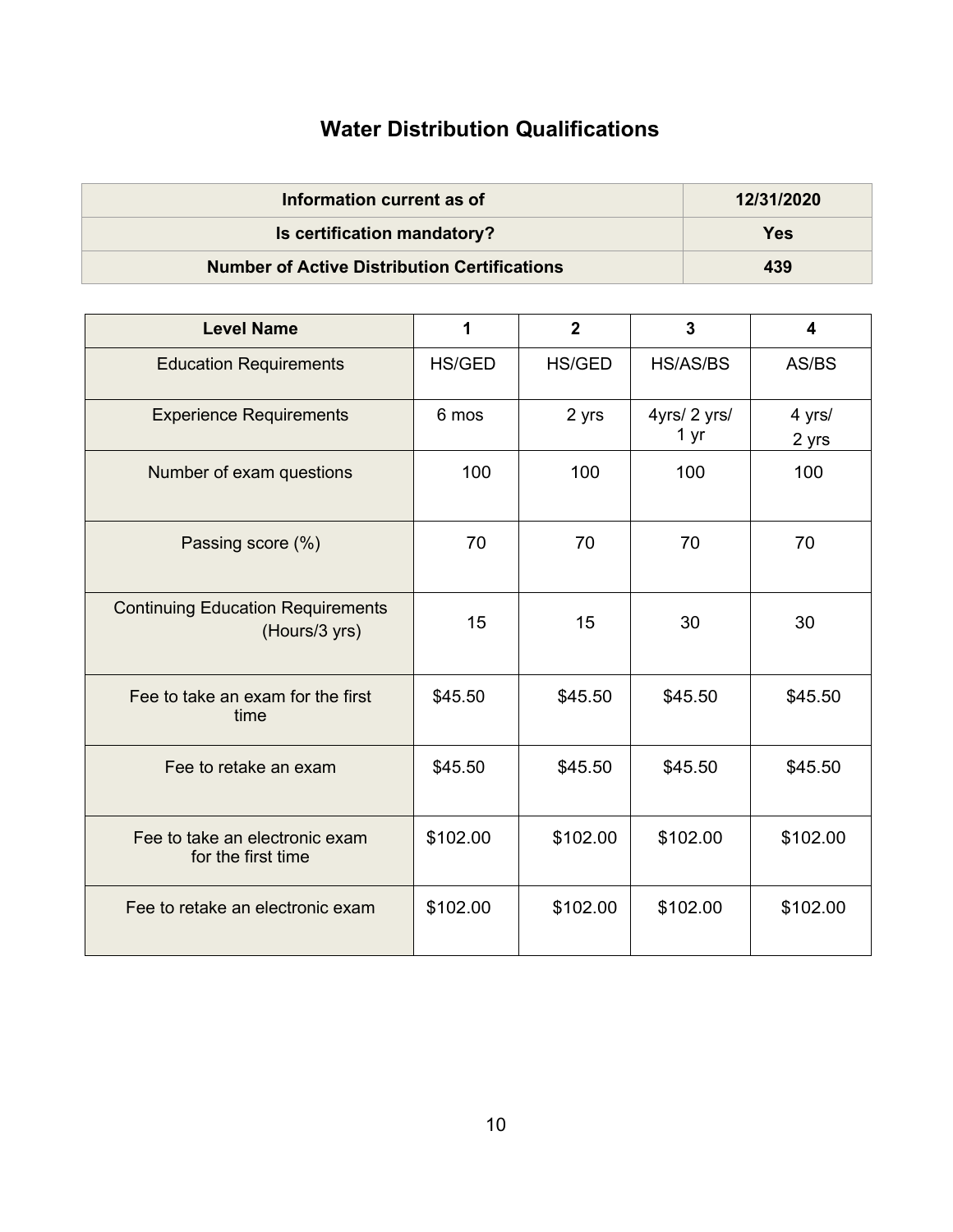| <b>General Information</b>                                                                                                                                                                                                                       |                                                                                                                                              |  |  |
|--------------------------------------------------------------------------------------------------------------------------------------------------------------------------------------------------------------------------------------------------|----------------------------------------------------------------------------------------------------------------------------------------------|--|--|
| Is Direct Responsible Charge required for certification? (Direct<br>Responsible Charge is active daily on-site technical direction and<br>supervision or active daily on-site accountability of a facility or a<br>major segment of a facility.) | <b>No</b>                                                                                                                                    |  |  |
| How are plants/systems rated (i.e., by technology/by flow/by<br>population served)?                                                                                                                                                              | Technology/<br>Population/ Source                                                                                                            |  |  |
| Is Operator-in-Training certification offered for those who do not<br>meet experience requirements?                                                                                                                                              | Yes                                                                                                                                          |  |  |
| Are substitutions allowed for any certification requirements?                                                                                                                                                                                    | <b>No</b>                                                                                                                                    |  |  |
| Is an exam required for certification?                                                                                                                                                                                                           | Yes                                                                                                                                          |  |  |
| Type of exam (e.g., Multiple choice; Essay/short answer;<br>True/False; Performance; Combination)?                                                                                                                                               | Multiple choice and<br>True / False                                                                                                          |  |  |
| How is the exam taken (e.g., paper and pencil/on<br>computer/Internet)?                                                                                                                                                                          | Pencil and paper, or<br>on computer                                                                                                          |  |  |
| Are open book exams allowed?                                                                                                                                                                                                                     | <b>No</b>                                                                                                                                    |  |  |
| Is there a sequential exam requirement? (That is, operators must<br>start with the lowest level of exam, and pass each exam in<br>sequence; they may not immediately take the highest level of exam<br>for which they are otherwise qualified.)  | No, there is no<br>sequential exam<br>requirement                                                                                            |  |  |
| Is certification renewal required?                                                                                                                                                                                                               | Yes                                                                                                                                          |  |  |
| Renewal interval (years)                                                                                                                                                                                                                         | 3                                                                                                                                            |  |  |
| Note if varies by category or level:                                                                                                                                                                                                             | 2-year renewal period<br>for operators in training                                                                                           |  |  |
| <b>Notes</b>                                                                                                                                                                                                                                     | No operator-in-training<br>classification for grade<br>4 operators. Must<br>qualify for full<br>certification when<br>applying to take exam. |  |  |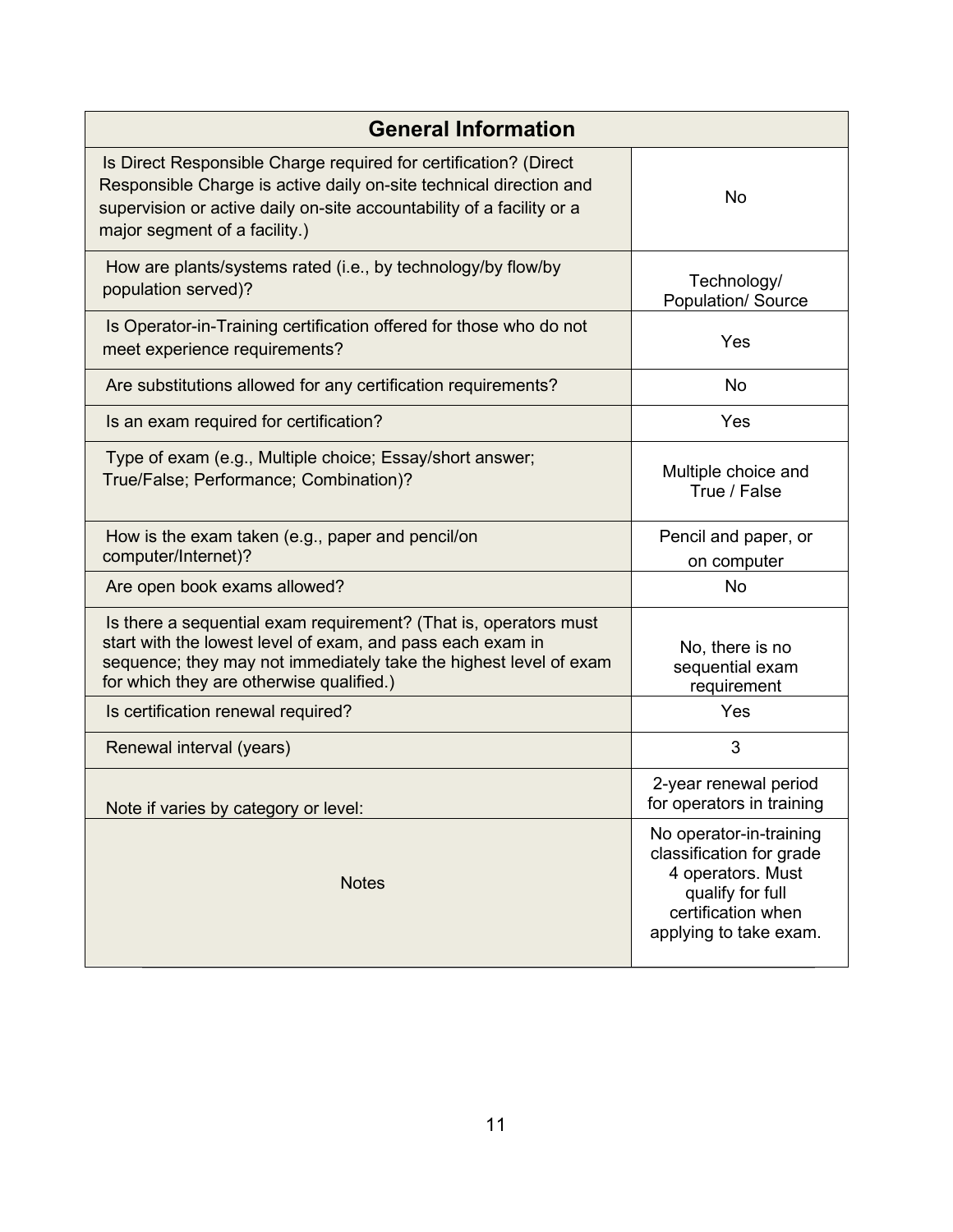### **Operator Certification**

The State of Rhode Island's operator certification rules and regulations contain a grandfathering provision. Requests for grand-fathered certification were due by February 28, 2003. The Board approved all requests through February 28, 2003.

There were 56 active grandfathered licenses in 2020, a decrease of one from 2019. As those with grandfathered licenses move on from the industry, they will be replaced with certified operators who have met the full requirements, including passing the exam.

Operators with grandfathered licenses are required to complete the same number of training hours per renewal cycle as those who gained their license via exam and reciprocity. No operators with grandfathered licenses were required to obtain additional training in 2020.

#### **Reciprocity**

The Board may grant full certifications without examination to any individual holding a certificate that the Board deems comparable to Rhode Island's requirements. The Board reviewed 13 applications for reciprocity from eight candidates, given that some candidates applied for both Treatment and Distribution Licensees. The Board approved 10 requests and denied three.

#### **Enforcement and Discipline**

The Board has the responsibility for taking disciplinary action against operators when necessary. The Board may revoke, suspend or otherwise discipline the holder of a certificate issued under the rules and regulations when it is found that the individual performed his/her duties in a negligent manner that produced a supply below standards normal for the particular facility operated; or that he/she has practiced fraud or deception; or that reasonable care, judgment or the application of this knowledge or ability was not used in the performance of his/her duties or that an individual is incompetent or unable to perform his/her duties in violation of Chapter 46-13 of Rhode Island's General Laws, or regulations promulgated pursuant to 46- 13.

#### **Disciplinary Actions**

One disciplinary action was taken in 2020. It concluded with the voluntary surrender of the operator's certificate.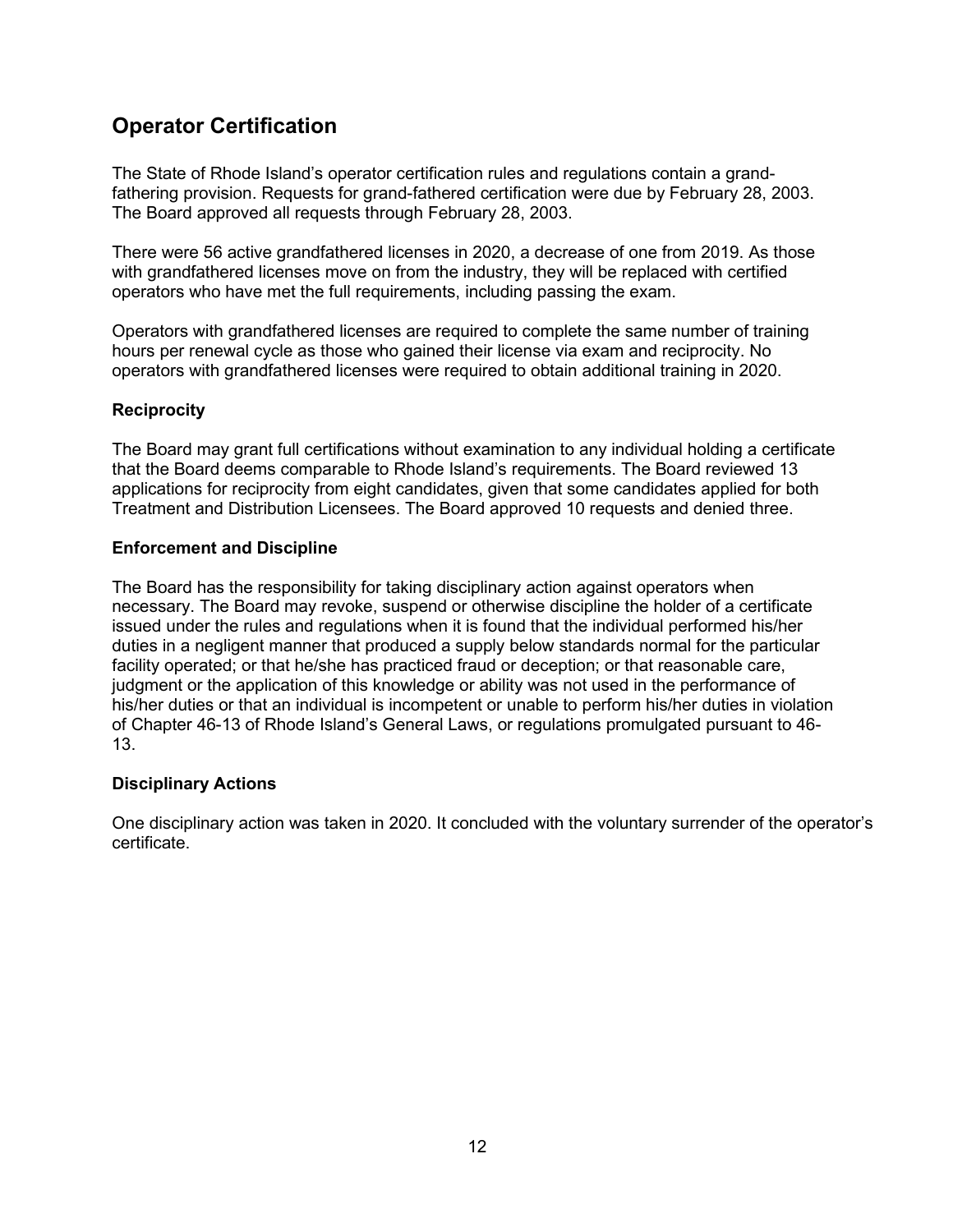#### <span id="page-14-0"></span>**Certification Renewal**

Rhode Island operator certification requires that an operator (including those with grandfathered licenses) renew her/his full certification every three years and operator-in-training certification every two years. Renewal requires evidence of completed training credits, a completed application, and assigned affidavit attesting to the validity of information provided during the application process. Training credits are issued as Training Contact Hours (TCH).

As a prerequisite to certificate renewal, an applicant must complete the number of continuing training/education contact hours related to drinking supply treatment and/or transmission and distribution specified below and which are acceptable to the Board. Courses approved for TCH credit may be used for renewal a maximum of one time during any renewal period.

Contact Hours Required, with one (1) continuing education unit (CEU) equal to ten (10) contact hours:

|                                     | Two-Year Renewal Period (OIT) | <b>Three-Year Renewal Period (Full)</b> |
|-------------------------------------|-------------------------------|-----------------------------------------|
| <b>Class VSS</b>                    | 2 hours                       | 3 hours                                 |
| <b>Class I</b>                      | 10 hours                      | 15 hours                                |
| <b>Class II</b>                     | 10 hours                      | 15 hours                                |
| <b>Class III</b><br><b>Class IV</b> | 20 hours<br>20 hours          | 30 hours<br>30 hours                    |

Applicants must complete 50% or more of their required training contact hours in technical areas directly related to the operations of the water system employing them and may complete no more than 25% each in the areas of health/safety and supervisory skills.

In 2020, 137 operator licenses were renewed in each classification as follows:

| D <sub>1</sub>      | 18 | T <sub>1</sub> | 15             |
|---------------------|----|----------------|----------------|
| D <sub>2</sub>      | 19 | T <sub>2</sub> | 16             |
| D <sub>3</sub>      | 23 | T <sub>3</sub> | 6              |
| D <sub>4</sub>      | 13 | T4             | 3              |
| D1-OIT              | 5  | T1-OIT         | $\overline{2}$ |
| D <sub>2</sub> -OIT | 0  | <b>T2-OIT</b>  | $\overline{2}$ |
| <b>D3-OIT</b>       | 1  | T3-OIT         | $\overline{2}$ |
| D4-OIT              | 0  | T4-OIT         | N              |
| <b>VSS</b>          | 12 |                |                |
| <b>VSS-OIT</b>      |    |                |                |

All met the renewal training requirements outlined above.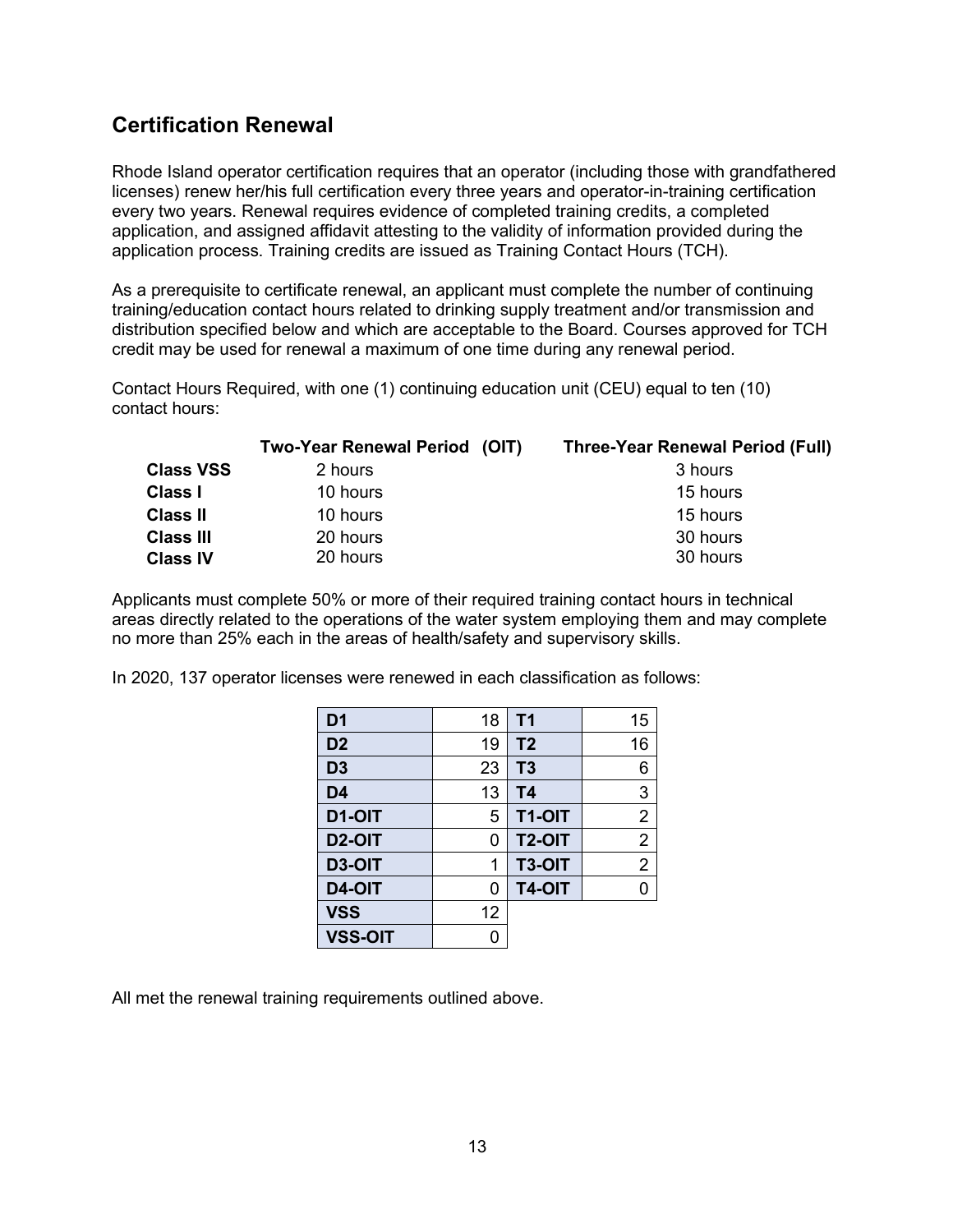## **Training and Program Funding**

RIDOH continues its partnership with New England Water Works (NEWWA) to fund training initiatives as included in the work plan and funded through State Revolving Loan Fund (SRF) set-asides. RIDOH engaged with NEWWA in the summer of 2019 to plan for the delivery of full-day and half-day sessions in multiple locations throughout Rhode Island, with the first five classes held in the fall and winter of 2019 and the second five sessions in the series held in the winter and spring of 2020.

In 2020, the New England Water Works Association (NEWWA) conducted five training sessions and granted a total of 231 Training Contact Hours. These training sessions were scheduled in the fall of 2019 for delivery in the winter and spring of 2020.

The program selected topics to address compliance issues, violation trends, and small PWS compliance including:

- Ethics and Water System Operations;
- **IDENTIFY 19 Identifying and Correcting Potential Bacterial Resistance to** Disinfection;
- **How to Avoid Violations by Removing Pathogens in Your System;**
- Principles of Public Health for Drinking Water Operations; and
- Understanding and Complying with the Safe Drinking Water Act.

RIDOH does not directly reimburse operators for expenses related to training and exams. These learning opportunities are free of charge and open to all operators while targeting those from small public water systems.

#### **Training Course Approval**

After streamlining the training course and program approval process in 2018, the new process and application were retained throughout 2020.

The list of Board-approved courses found online is now updated quarterly following each Board meeting that generates new course approvals. In 2020, 460 courses were approved in total and 36 new courses and programs were added.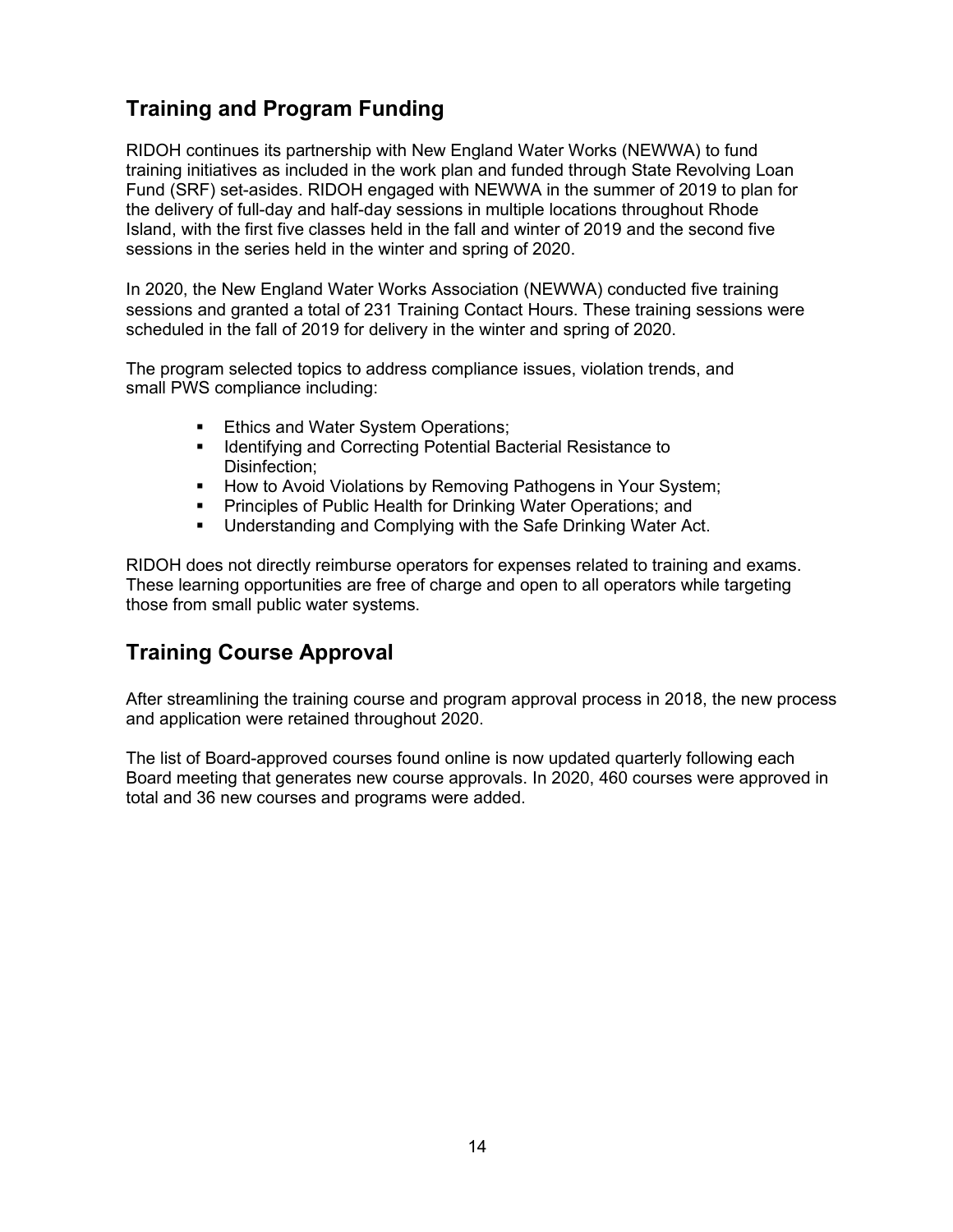#### **Resources and Personnel**

RIDOH's principal community development training specialist oversaw all operator certification program activities in 2020 and served as staff assistant to the Board by preparing meetings, recording and documenting the agenda, minutes, and recording decisions of the Board for public access, and provided applicant eligibility data to the Board. Other duties included compliance assurance, contract management, data management, and coordination among other program staff on operator-related issues and initiatives.

Staff positions are funded through the DWSRF budgetary set-asides. In 2020, the program was staffed at one full-time equivalent (FTE), with both the principal community development training specialist and senior community development training specialist dedicating approximately 50% of their work hours to program activities. Both positions review and prepare training course approval packages, manage licensing, renewals, and licensee correspondence. They also perform exam-related logistics including scheduling, proctoring, and licensee communication. Additionally, the senior community development training specialist also supports the program by developing outreach materials for the operator community.

RIDOH's Division of Licensing oversees the License 2000 database, which is utilized for the licensing of both drinking water operators and public water systems. DWQ staff are responsible for data entry, generating licenses, and managing renewals within the database. The database is updated daily as data is collected on licensees, systems, and compliance status. RIDOH is planning to update the current License 2000 database to a new database by the end of 2021.

Changes made to the database, such as license renewal and issuance of new licenses, are reflected in real time on the State licensee lookup webpage at: [http://health.ri.gov/licensing/#water.](http://health.ri.gov/licensing/#water)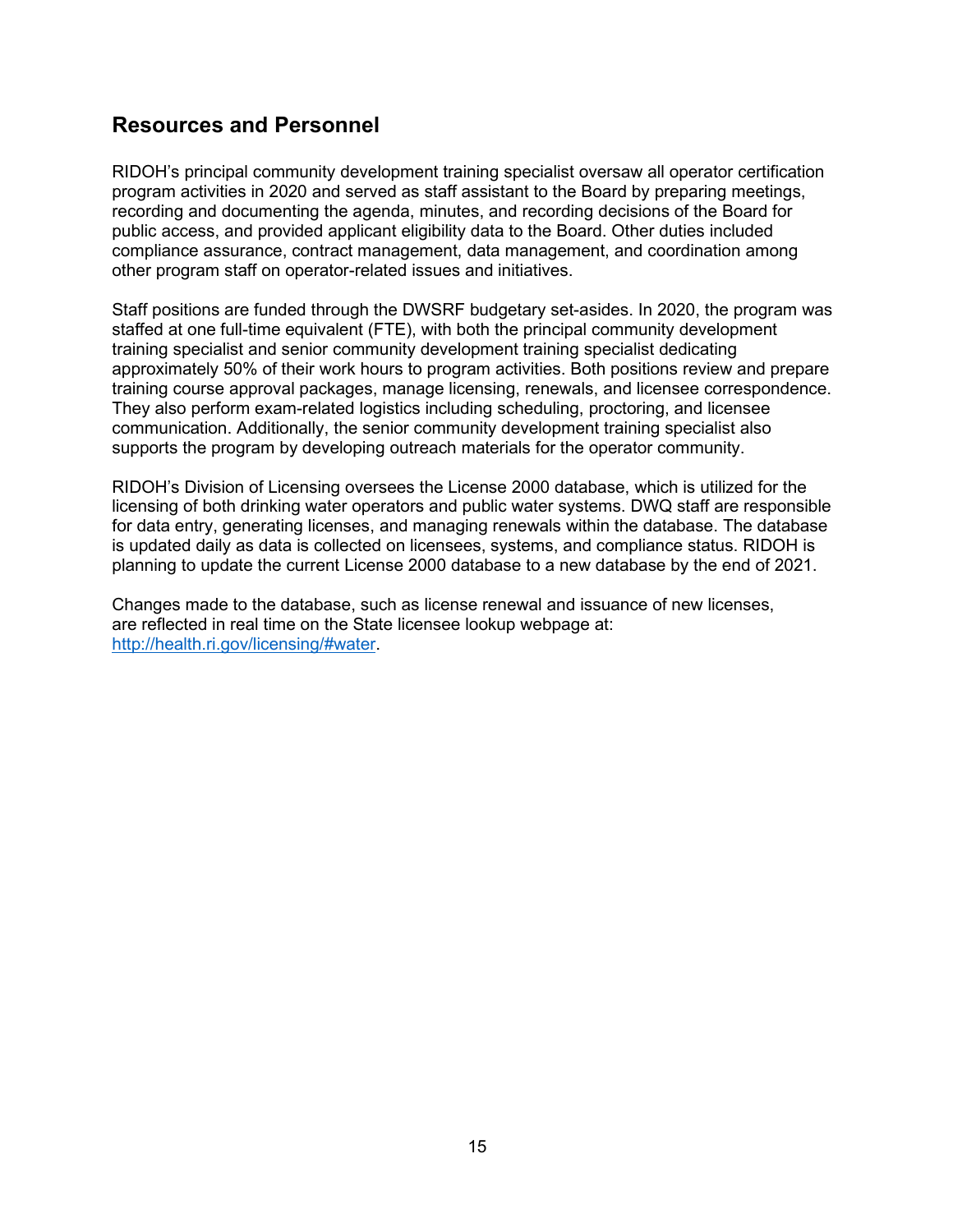#### <span id="page-17-0"></span>**Recertification**

Typically, upon license expiration, the operator is granted a six-month grace period (during which they are considered unlicensed for the purpose of compliance) to renew without any penalty. After this six-month period, the operator must re-apply and attest to meeting the experience and education requirements, as well as taking and passing the exam again. The Board reviews reinstatement requests from operators on a case-by-case basis.

To help mitigate impacts from the COVID-19 pandemic, the RIDOH Center for Drinking Water Quality extended this license renewal period past six months in 2020. As Rhode Island began to recover from the COVID-19 pandemic, the Center for Drinking Water Quality initiated steps to return to the regular renewal process that is detailed above. The typical six-month grace period will be restored by December 31, 2021.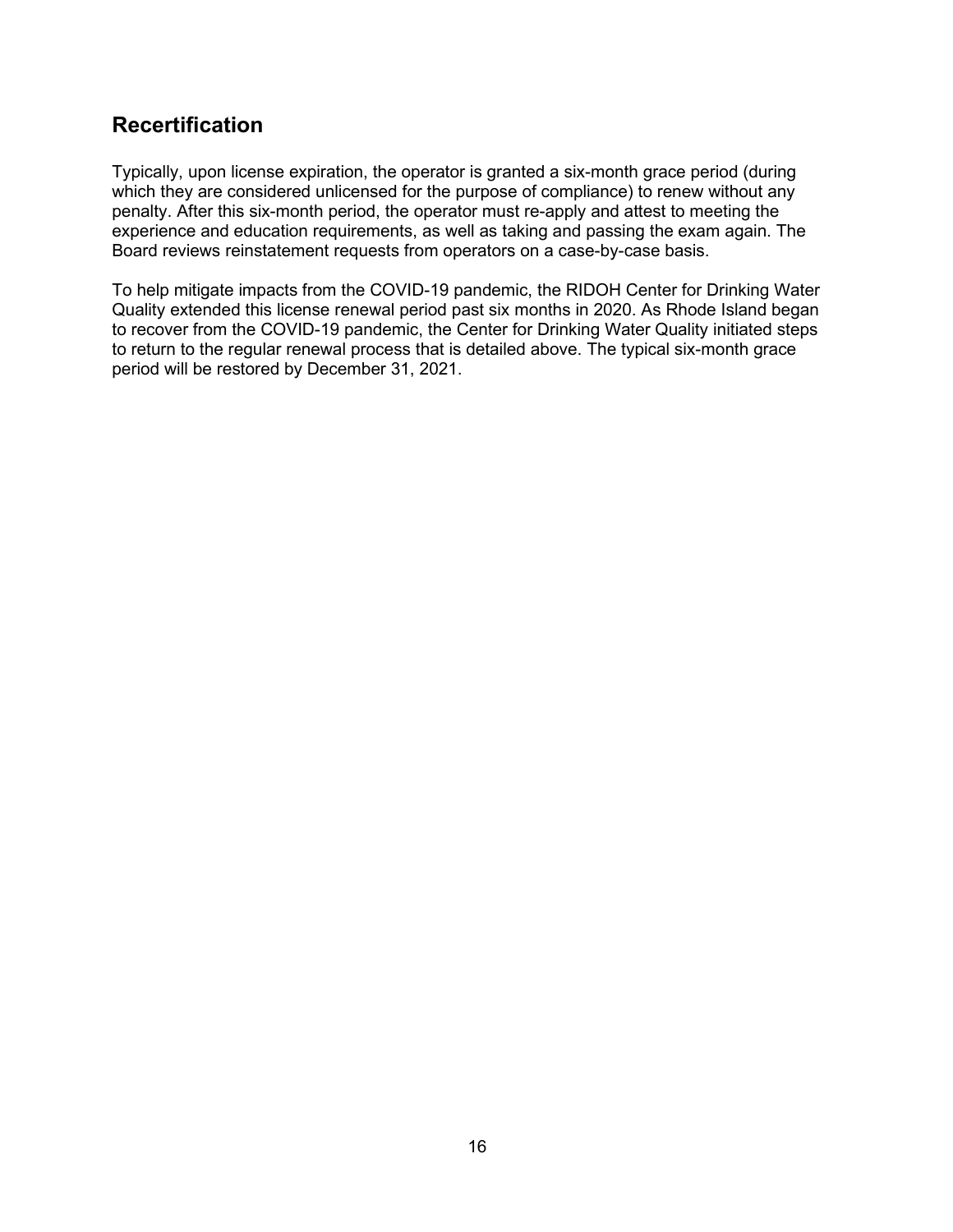#### **Stakeholder Involvement**

The Board established by section 23-65-2 of the Rhode Island General laws, is comprised of seven (7) persons, including the director of the department of health, or his or her designee and six (6) members appointed by the governor. Of the appointed members, one shall be a registered professional engineer engaged in the practice of water supply engineering, one shall be from a list of qualified operators of a publicly owned water supply treatment facility in the state which has been recommended by the executive committee of the Rhode Island Water Works Association, one shall be from a list of qualified directors of a water supply facility who has general supervisory authority for a water supply facility which has been recommended by the executive committee of the Rhode Island Water Works Association, one shall be a representative of a labor union, one shall be a representative of business or industry, and one shall be a residential consumer of water. The Board holds annual elections to name a chairperson, vice chairperson, and secretary.

The current roster of Board members is as follows:

| Katherine Mello, P.E. (Chair)     | <b>Professional Engineer</b>                |
|-----------------------------------|---------------------------------------------|
| Jessica Lynch, P.E. (Vice Chair)  | <b>Water Supply Facility Director</b>       |
| <b>Carlene Newman (Secretary)</b> | <b>RIDOH Representative</b>                 |
| <b>Robert Bozikowski</b>          | <b>Residential Water Consumer</b>           |
| <b>Mario Carlino</b>              | <b>Business Industry Representative</b>     |
| <b>Christopher Collins</b>        | <b>Publicly Owned Water Supply Operator</b> |
| <b>John Fletcher</b>              | Labor Union Representative.                 |

The Board meets quarterly at locations throughout the state. In addition to regular meetings the Board meets for special sessions as required. General meetings are open meetings and the program manager is responsible for posting meeting agendas on the state website 48 hours prior to meetings. Due to COVID-19, the Board was authorized to meet via phone and virtual video conferences in 2020. The Board intends to reinstate in-person meetings by July 23, 2021.

Each quarter, the operator certification manager compiles the agenda and agenda items, which include exam candidate information for approval, OIT to full certification requests, reciprocity applications, and training course approvals. As needed, the Board addresses and reviews requests for reinstatement.

The Board does not maintain its own website. Exam dates, applications, and training resources are available on-line through the RIDOH website on the Center for Drinking Water Quality web pages at: [http://health.ri.gov/wateroperator/.](http://health.ri.gov/wateroperator/) Data is managed and updated by the program manager.

#### **Program Review**

In 2020, the Board continued to review its regulations. It held four meetings at which the operator certification program manager presented research and sample regulations to guide discussion. The Board discussed and captured proposed changes, which were compiled in 2020 to begin the rulemaking process.